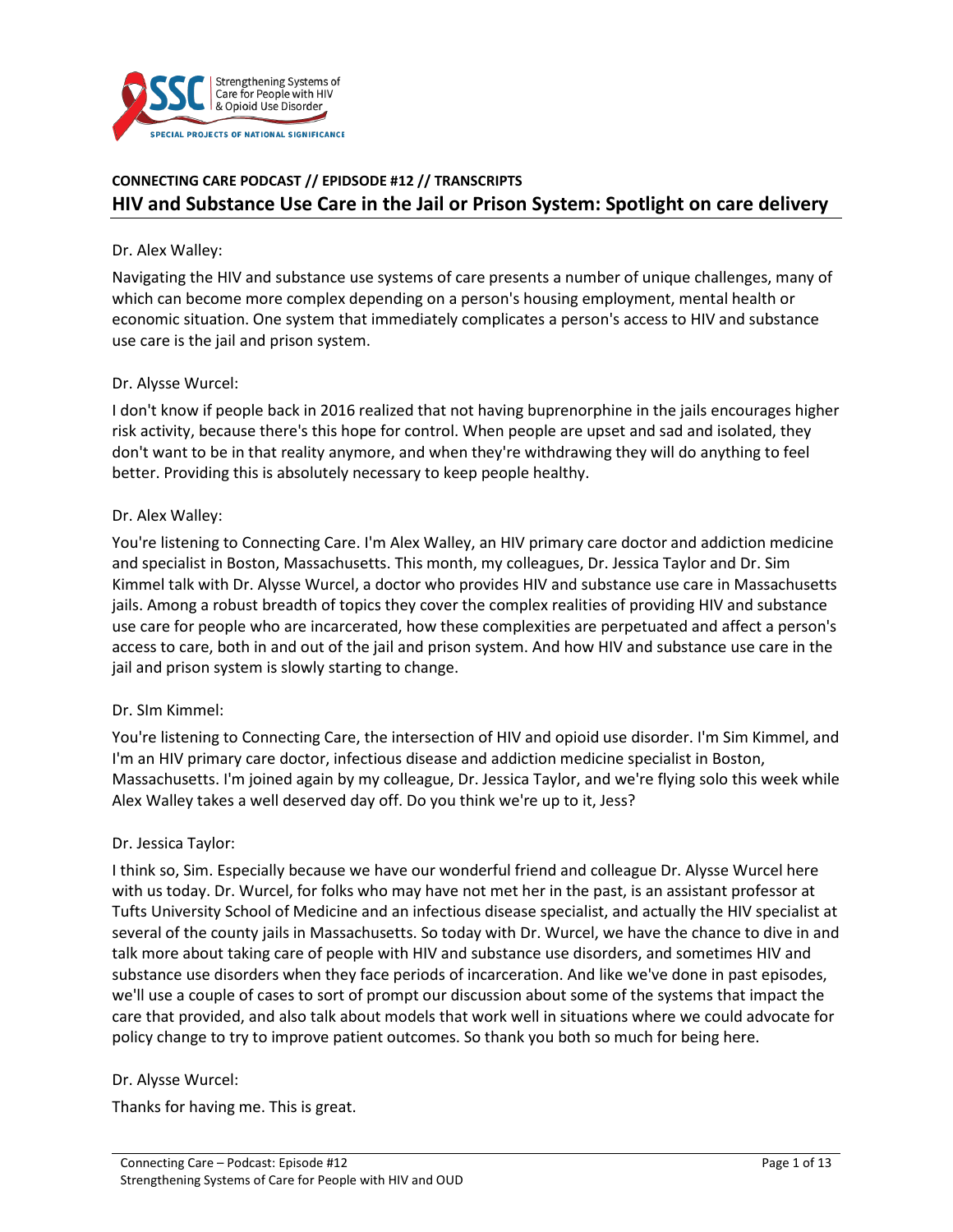### Dr. SIm Kimmel:

Alysse, thanks for being here. We've touched on this podcast on the impact of systems of care for people with HIV and substance use disorder in previous episodes, and obviously people who are incarcerated are greatly impacted by these factors. Could you start by talking a little bit about the different settings where people can be incarcerated and how that impacts their care, their addiction and their HIV care?

#### Dr. Alysse Wurcel:

Yeah. When someone is picked up and put in jail or put in prison, it can actually be really different scenarios. They may be picked up and put into a police office holding cell and then transported to jail. They may be taken directly from the court. There are lots of different scenarios, but I guess the biggest thing to think about is the difference would between jail and prison. So just to think a little bit about that, I think about jail as a place that's run at the county level. In Massachusetts, we have sheriffs and they run it, they're elected officials. And so South Bay and Nashua Street are two of the Suffolk County jails. There's Bristol County, so all these different jails, even Nantucket has a jail.

### Dr. Alysse Wurcel:

And then those are for people who are either pretrial, so they haven't been sentenced yet, or they have sort of "shorter" periods of incarceration, meaning usually less than two years, whereas people in prison are there for a longer period. I usually think of two years as the cutoff between those two times, but I've had people in jail for a really long time because they've been pretrial for two or three years, so they stay in jail as they're awaiting trial. So there are little nuances there. The reason why these kind of separations matter is because the jail population and the prison population have a lot of differences. The jail population is younger overall, the prison population is older overall. And then in jails where I work, the average length of incarceration could be quite short. Sometimes I see two days as being the average length of incarceration, other times they see 30.

#### Dr. Alysse Wurcel:

So when you hear about a revolving door, when people are coming in and out or in and out, that's kind of the jail situation, and then the prison situation is sort of a longer term. And that really impacts how we deliver care. As a prison doctor, if someone comes in with HIV, there's a longitudinal relationship that's often set up with the same doctor over a long period of time. And then there's an element of kind of knowing everything, knowing the medicines. And in jails that can be quite in and out, who's my doctor this time, depending on which county they're incarcerated in. As it relates to HIV, there's a lot of shifts related to insurance and communication with the outside doctor and the inside, and so I think kind of jail HIV care as being a little bit more challenging than prison HIV care, but of course I'm a jail HIV doctor so maybe that's just what I'm going to say.

## Dr. Jessica Taylor:

I think with all of the sort of uncertainty and length of stay differences, that inside/outside communication and collaboration becomes a piece that is incredibly important and also really difficult. And I'm wondering if you could just share with folks listening, sort of what your workflow looks like when you're caring for someone with HIV in a jail, in terms of the care that they may be familiar with, like getting labs, prescribing medications, choosing medication. And then how you support people in landing in a safe and stable way after a very often traumatic event of an incarcerated and also making sure that they're prepared for a smooth transition back to the community, and what barriers you face, how you try to navigate them.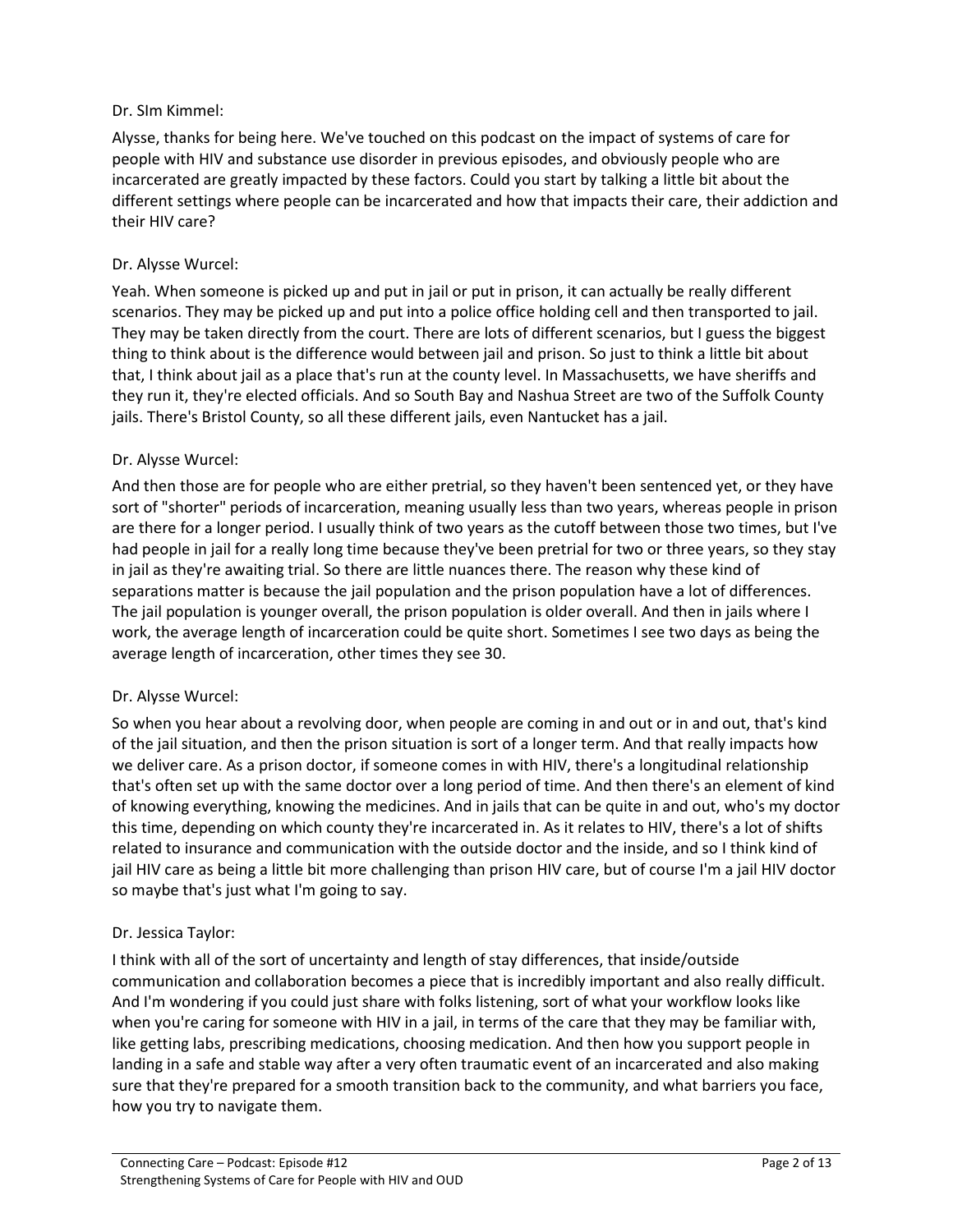### Dr. Alysse Wurcel:

So on most of the intake forms there are questions saying, "What illnesses do you have?" Jail intake is something that happens usually within 24 hours of incarceration. It's the only mandated interaction with a clinician, it's usually a nurse. So all other interactions can be refused with medical care inside the jail or inside the prison, I think. Well, at least inside the jail. So on that form usually it comes out that someone says, "Okay, I have HIV." It's not always, actually. And sometimes later on during their incarceration, someone will ask and will be like, "Ah, actually, I have HIV, but I didn't tell anyone." So usually what happens is they come in and then there's this whole process where we need to confirm their meds on the outside, which is actually really complicated sometimes because sometimes people don't know which CVS or Walgreens they're getting it at. So they'll say, "Okay, this is my med." But then we need to confirm it.

### Dr. Alysse Wurcel:

So there's sometimes going to be a little bit of a delay in getting people their HIV meds, that is very upsetting to the people, obviously, because as HIV providers we say, "Don't miss a dose, don't miss a dose." And then they have this... We try to make it as seamless as possible, but there's just a lot of things and barriers to keep that seamless dose from the outside to the inside. So when they get in, what happens is they actually lose their health insurance, which is one of those things that makes care actually call quite challenging. What we have in Massachusetts is called the HIV Drug Assistance Program. So it ends, and then it has to be refiled. That pays for all of their HIV medications. In order to get the HIV drug assistance up and running, they have to have an HIV viral load and CD4 count drawn. It used to be while in jail, fortunately we are now allowed to use ones used six month before.

### Dr. Alysse Wurcel:

But usually they come in and they're put on the list to see me. I go to each jail about every five weeks, and I rotate through five jails. And so yesterday I saw about 10 people, today I saw about six people or eight people, most of them were HIV. So they wait to see me and I see them and we discuss, we look... It actually, all HIV meds are directly observed therapy, so they're given by the nurse at something called Medline. This is a, I would say, a huge barrier to care for most people. It means that they have to... If the first med pass happens at 5:00 AM and the nurse comes in to a large, large cell block and says, "Med pass." If the person's sleeping, they may not hear that. And so then they could miss their meds and it might just say refused as marked on the actual form, but they were sleeping.

## Dr. Alysse Wurcel:

So I like to put patient's meds at night. That can be hard for some people who've already taken it during the day. I obviously let people decide whether they want it in the morning or the night. But I can check, based on this, what their adherence to the meds are because the system will actually give me a percent adherence, and so we'll review that. Today, most of my patients had near a hundred percent adherence. We'll review any challenges. We'll review any new meds that were started, because sometimes meds are started and they may interact with their HIV meds. We'll review Hep C, which I will treat as soon as possible. We'll review substance use disorder. And then I try to get their labs and get them COVID vaccinated and flu vaccinated and sort of send them on their way.

## Dr. Alysse Wurcel:

Actually at that meeting I will ask them who their outpatient HIV provider is or clinician. And when they say it, I try to email their clinician with them right there with me, because they have such a bond with their outside doctor and it's not the same as the bond with me. They don't know who I am. And that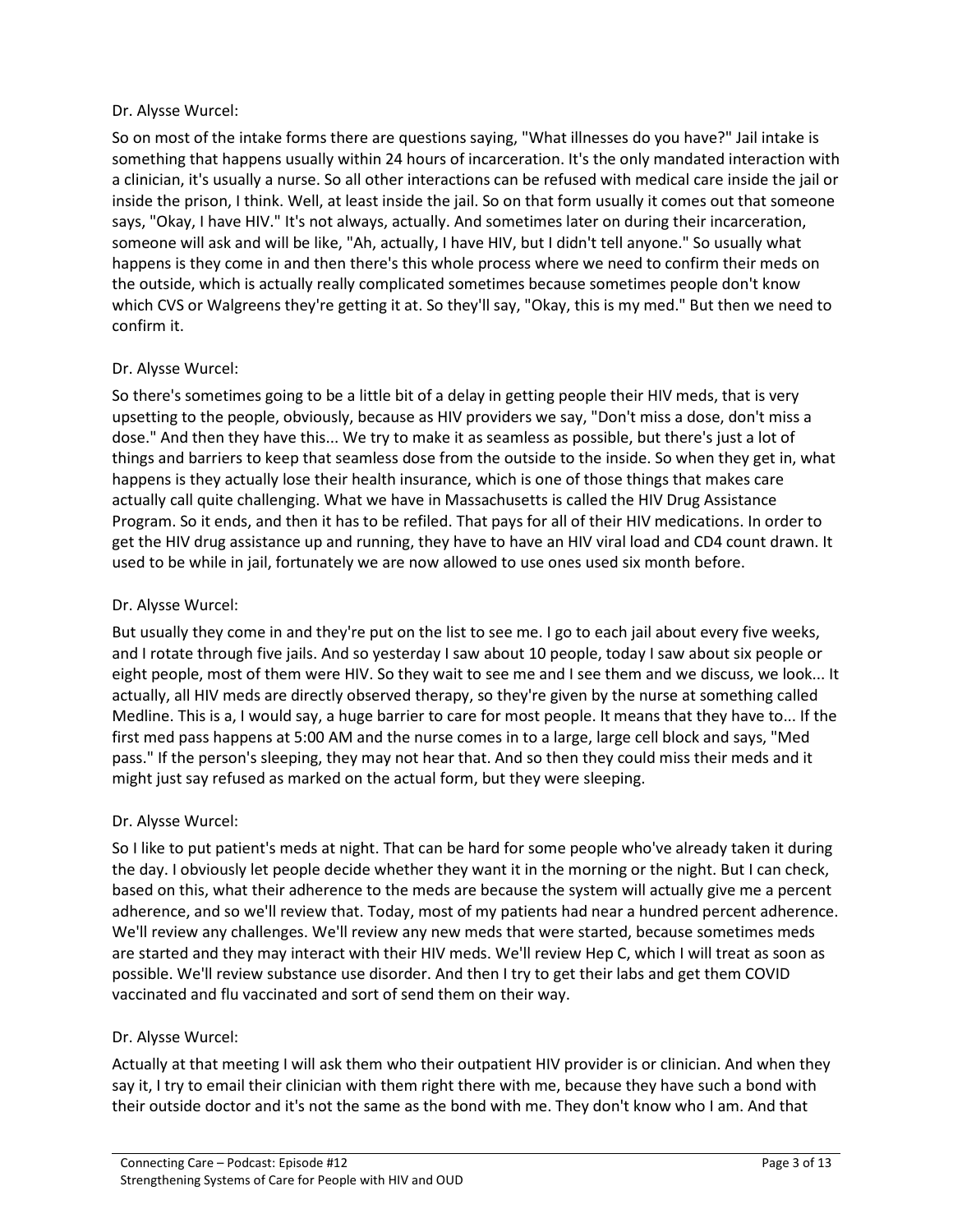usually makes people really, really happy. I'll say, "Oh, I know Dr. Taylor." "Oh, I know Dr. Kim." "Oh, I know Dr. Walley." Like, "You're so lucky. You've got those doctors?" And they're like, "You know them?" I say, "Yes, I know them." And so I all them, and I tell them that everyone's in the same loop, because also they're worried that their doctors don't know where they are. Usually there should have been a release of information, and often the actual facilities can't give me information on them unless this release of information is done. So often I think the jail thinks that the doctor knows they're there because this form has been sent, but often the doctor doesn't know they're there.

## Dr. Alysse Wurcel:

So I see them every three months, that's sort of mandated and it's potentially a little overkill, I would say, given the way that our HIV meds work. And then I try to arrange a safe follow up, usually with whoever they leave to go see. And I can say that is so challenging. They don't know when they will leave. I don't know when they will leave. And so it's really, really, really challenging to figure out when they're going to leave, especially with substance use disorder to get that plan, to get them in the right hands right away. There's all these really interesting things that happen in jail where you have good time that takes away... Good time, meaning you did something and so you don't have to go for a longer stay, you can get a day or two off. I try to get them connected with their outpatient doctor. I'll try to email them. Another hard part is that their insurance won't be activated, so many places will not schedule them for an appointment until they physically leave. And then they don't know which insurance to choose. It's just, they're a lot of barriers.

## Dr. Jessica Taylor:

Can we hear more about that, because that is a huge issue. And if listeners on work with people coming out of carceral settings, it comes up often where someone can arrive at a medical visit after release and not have active insurance. And so I'm wondering, are you able to give any more background on just what happens to insurance, specifically state Medicaid, when someone's incarcerated? And kind of what we're talking about here, that someone loses insurance when they go into a state facility.

## Dr. Alysse Wurcel:

So you lose your insurance when you go into jail. They try to align the whole process of your insurance being reinstated when you leave jail. But since we don't know when you're going to leave jail, the date that they think you're going to leave jail on the paperwork that they've submitted for the insurance may not align. And so there's a possibility, and this happened a lot during COVID, or the first wave of the pandemic where people would leave a week or two before we thought they were going to leave. And in that situation, they went out, they went to their CVS or wherever, and there was no way to fill their meds because their insurance was not activated yet. So there's this deactivation process of your insurance when you come in and then a reactivation.

## Dr. Alysse Wurcel:

So if someone has their doctor and they know where they're going to go, each university or each hospital actually changes the type of insurance that they take. And so it's on the person who's incarcerated to often choose which type of insurance to take, and that may not align with the insurance that their HIV clinician takes. And that happens all the time, they have a list maybe of all the different types of insurance and the case worker says, "Well, I heard this one's pretty good. I'll take it." But then they show up and that insurance is not accepted by their HIV clinician. And it's just so much back and forth. I can't even tell you which... I don't even know all of the different places my hospital accepts or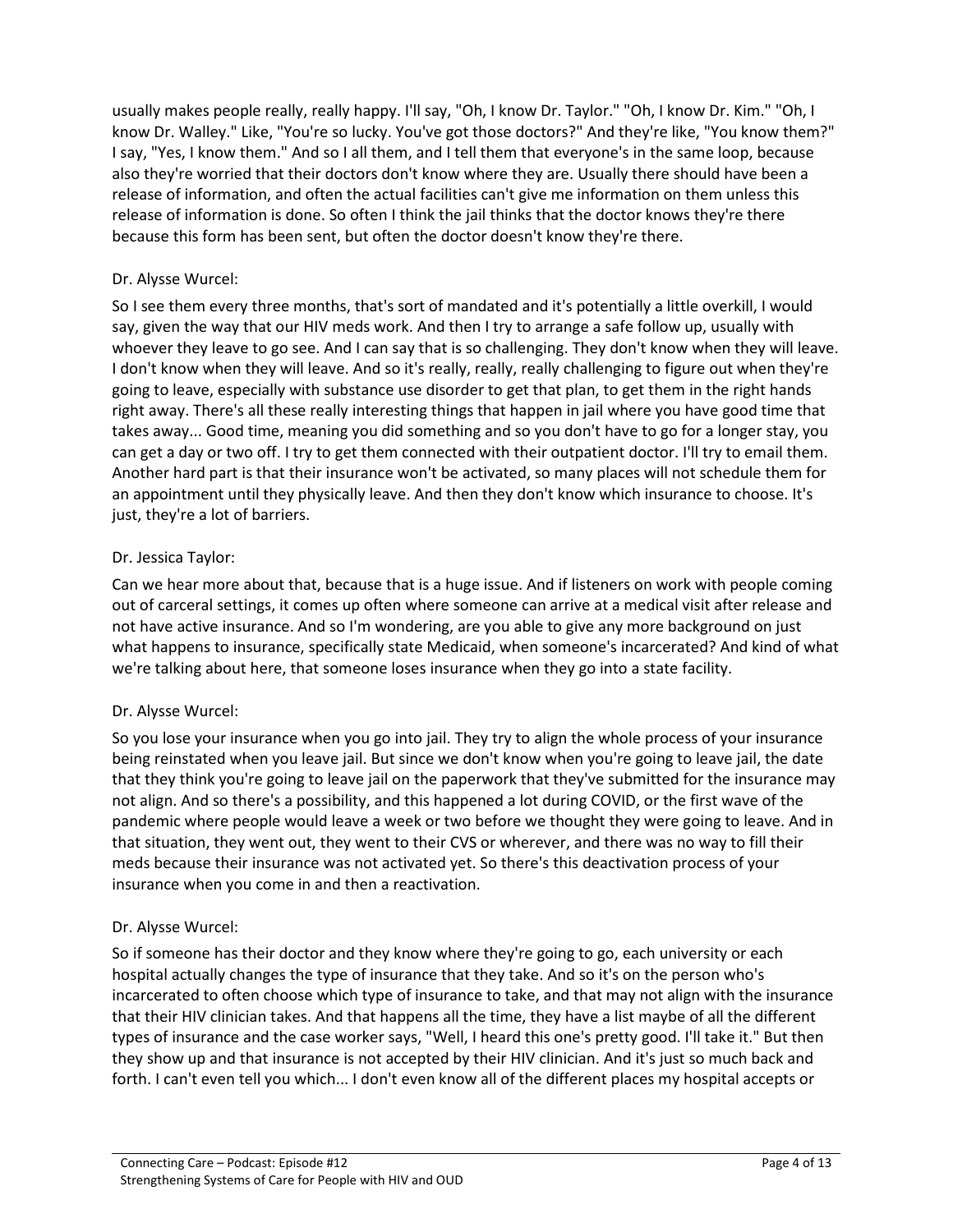not. So when the patient says to me, "Oh, which one should I take?" I say, "I don't know. I don't know, and that could change in a week."

## Dr. Alysse Wurcel:

It's also really hard for people... I mean, Massachusetts is a smaller state. So when I think about someone who might go to Worcester for a month, but then end up relocating to Quincy, having your HIV clinician close by is important. So then there's these challenges of where, well, they want their HIV clinician close by, and so they chose this insurance to see someone in Worcester, but now they're in Quincy. And there's just so many very hard challenges to figure out how to get all these ducks in a row and actually have our patients be able to see us.

### Dr. SIm Kimmel:

This is really insightful and helpful information as we think about the experiences of our patients. It seems so ironic because although jail or prison is destabilizing, there's this moment where people are present, there's clinical care, there's food. Oftentimes my patients when they come back from jail, they've gained weight. In some ways they look better, but as they leave there's this incredible destabilization.

#### Dr. SIm Kimmel:

I just saw a patient not too long ago who walked into our drop in clinic, somebody with HIV and opioid use disorder and hepatitis C. And he had been taking his HIV medications prior to incarceration, but had been using, and hadn't had his hepatitis C treated. And when he was incarcerated, he was started buprenorphine, which is amazing and a huge change from five years ago. His hepatitis C was treated and he was continued on his HIV medications. I mean, it's an amazing success. And he walked in a week after having been released, and in that week he... He wasn't able to pick up his HIV medications. He had started using again because he couldn't fill his buprenorphine, right? And I've seen him a few times now since then, and unfortunately his hepatitis C was reinfected. And the stability that he had had, medical stability was all kind of lost in that transition. Do you have ideas about how we can do that better?

#### Dr. Alysse Wurcel:

Yeah. I mean, I think there are models like Tom Lincoln, who's at Hampden County, I think his model is the model I wish we could all strive for. The idea that your HIV or your clinician on the inside, your STD clinician on the inside is the same as your outside. I mean, I think that is just... I've diagnosed a lot of people with HIV, and when I'm their doctor on the outside I can smooth those transitions a lot more. I don't know if that's possible in the short term, there's a lot of things that would have to happen towards that.

#### Dr. Alysse Wurcel:

I also think there's this kind of thought process like, when they're with me in the jail, they are my responsibility. And when they leave, they are a public health or they're doctors or someone else's responsibility. And there are these programs that have shown success, linkage programs. They're the most successful when the person who's the navigator comes into the jail and is in the community and is the known person that can be reached out to just in the community. So they're a friendly face. They saw them in jail. They've made that warm hand off. They know they're the person to go to. And usually these navigators, everyone knows them. They're friendly. Everyone knows them. They know how to find them. And if you don't know how to find them, someone will find them for you.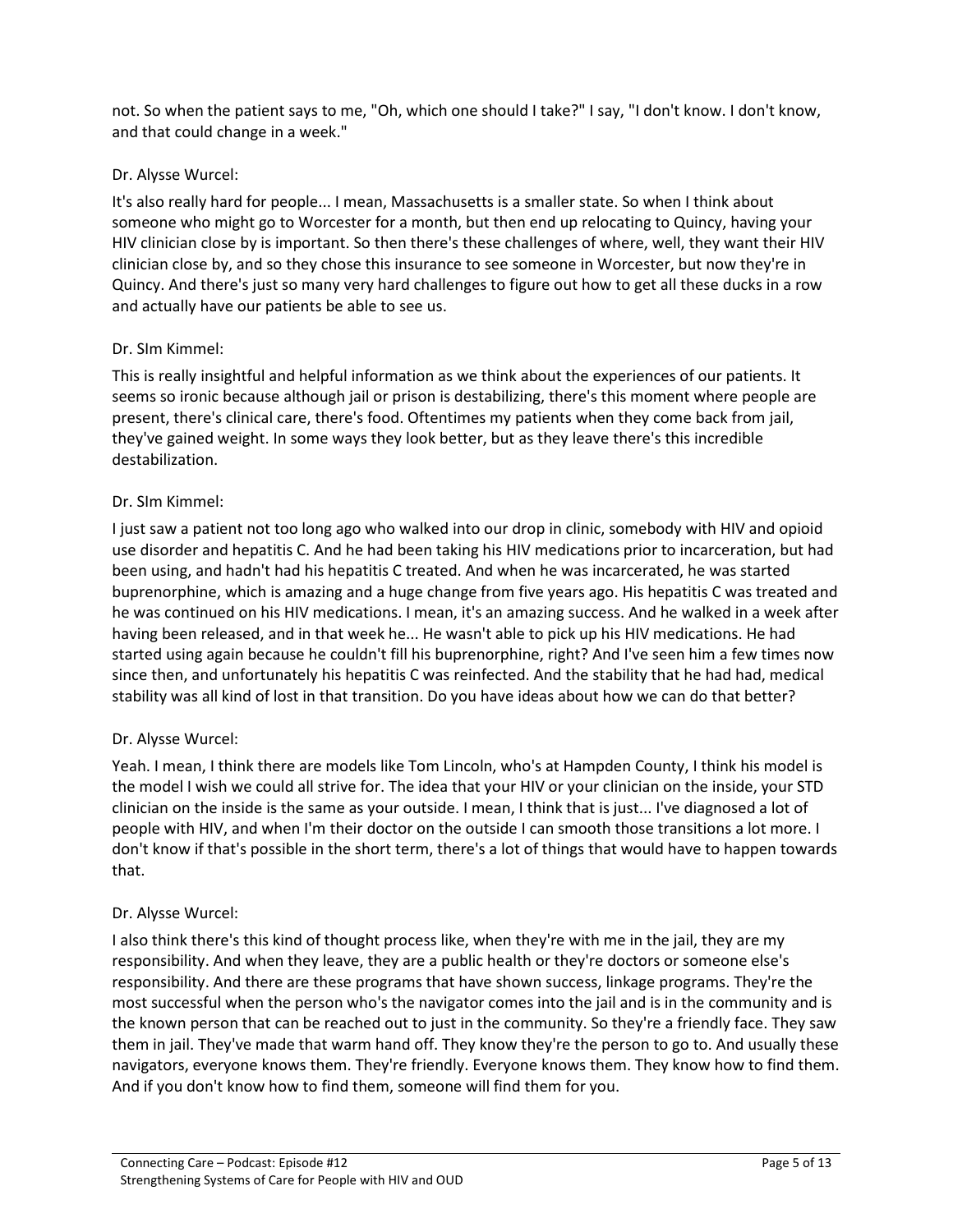### Dr. Alysse Wurcel:

We need that linkage, and I think it might be through that person. The most success I've had in the two places with patients who've really historically struggled with that transition has been when a nonclinician has been that point for them to ask, and can almost be a translator almost with the really difficult to interpret medical system. When our patient shows up to CVS for their buprenorphine and it's not there, they're pissed off. Rightfully so, and I think it's just they need that actual translator to say, "Oh." To call up the doctor and say, "So and so, their HIV meds didn't get sent here, there's something wrong. If you send the meds to this pharmacy, I can pick it up and bring it to them." So I think it's not on the clinician as much as these allied professionals that are embedded in the community that can help us, honestly.

### Dr. SIm Kimmel:

Can you also talk a little bit more about the addiction treatment in jails? That's such a dramatic change, and what that looks like now?

### Dr. Alysse Wurcel:

I think we've made a lot of progress, and I try to look at the progress that we've made in Massachusetts compared to a lot of other states who don't have this. Some places like Hampden County, and I think Franklin County Jail, were both providing either buprenorphine or methadone. And then there was this pilot project and several other counties, Middlesex, Essex, a lot of other places started offering it. Where I was today, they offered buprenorphine to help people through the period of withdrawal, which I thought was mind blowing. I'm so happy that's happening. That's the next level. We're not only initiating or continuing people on methadone or buprenorphine, but we're actually easing the withdrawal for the person who may not want to be on it long term.

#### Dr. Alysse Wurcel:

So I see it happening. I think it's working well. I think there are still barriers that exist. I think there's a misconception that everyone on methadone or buprenorphine needs to be involved in therapy, and that relates to the old term medication-assisted treatment. And I think there's this concept that everyone who's taking this needs to be in group therapy or... I don't think we should make anyone who's in jail, air their traumas in front of other people in order to get methadone or buprenorphine. And we know that's not evidence-based, so I think that would be the biggest changes I would make to allow it. Some people who are not on it in the community cannot be initiated on it until they're soon going to be released. I saw one such woman today and she's like, "Listen, I'm not going to leave for another four to five months, but I feel the cravings constantly. It makes me feel uncomfortable." But there's not a system in place for those people who did not come in and are not leaving soon to get on meds, even though they still feel uncomfortable in their body.

## Dr. Alysse Wurcel:

And then the last thing would be, I think a lot of jails require a urine toxicology screen before people start on medications for opioid use disorder. And I mean, I think one of the biggest concerns when we started using methadone and buprenorphine in the jails was diversion. And I think it happens, I don't know how often it happens, but if someone potentially was feeling crappy and found buprenorphine in order to not feel crappy, that they would be disinclined to give that urine toxicology to get on buprenorphine because it would find them and then they would get punished. And so I think, if someone comes to you and says, "Listen, I want to be on buprenorphine." I don't know why you need a urine toxicology. You don't tell someone if they come to you on prep, "Show me when the last time you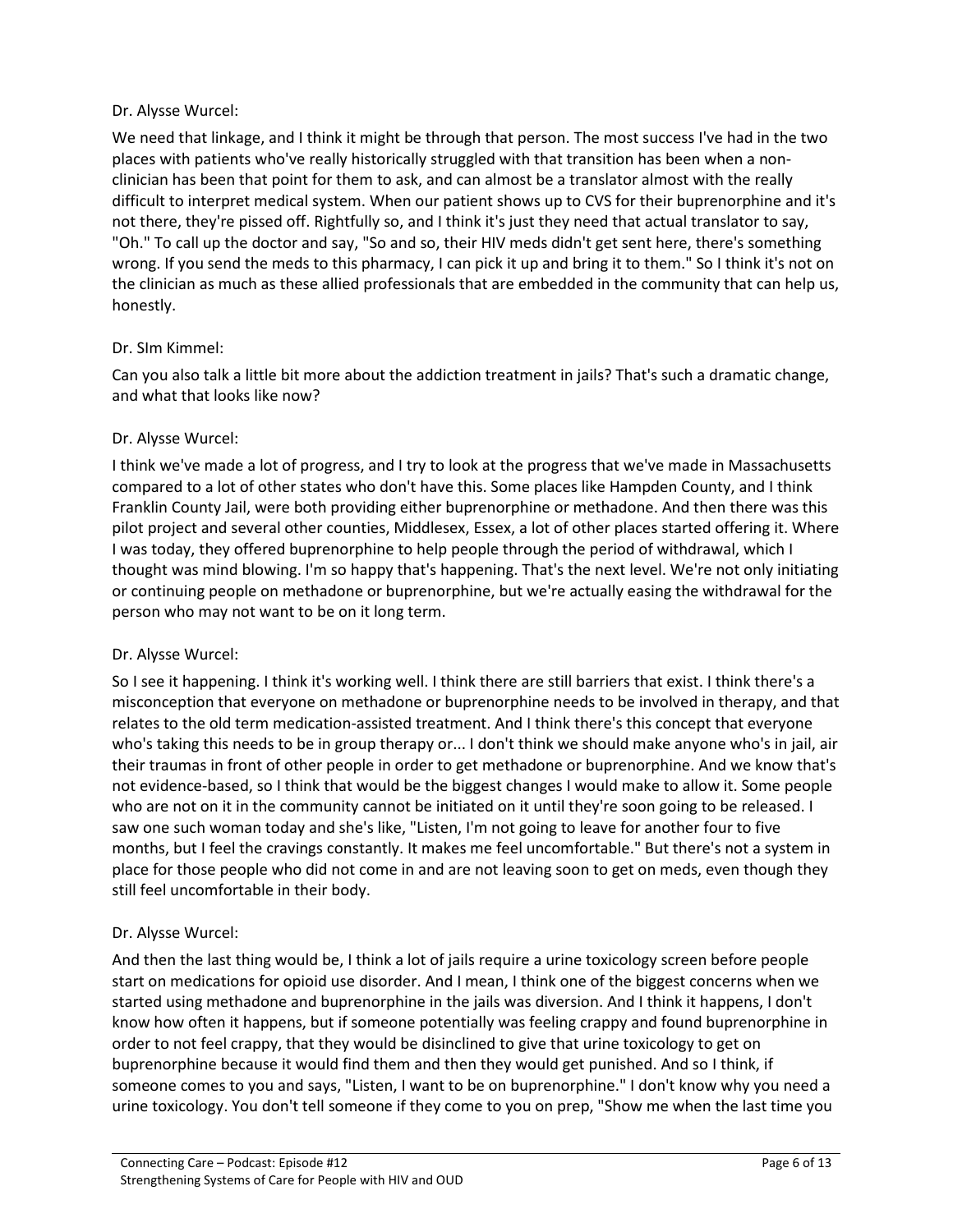had oral sex or vaginal sex, and how risky was it?" Usually were just like, "Okay, you say you need it, sounds good." So those are kind of the things that I wish. It is vastly better than it was, and it is just vastly improved. I have to say that.

## Dr. Jessica Taylor:

And for folks across the country that maybe in states that are either ahead of us, or earlier on in terms of implementing buprenorphine and methadone in correctional settings, you've sort of had this experience of seeing new systems come into place where in the past people didn't have access to either BUP or methadone, that started to change, like you were saying. I know one sort of fear that we hear when we talk about implementing meds for opioid use disorder is the diversion piece. And we sometimes hear the objection, "Well, if people have access to these medications while they're incarcerated, they'll be sold, or bought or traded." Or, "They'll be victimized for their prescription. Or, "It will create more unrest and safety, custodial concerns." I'm curious kind of what you have seen in terms of how that's played out. If you're hearing any input from corrections officers, leadership, sheriffs, around what their experience has been?

## Dr. Alysse Wurcel:

Yeah, I have heard it happen and I have seen some of my patients who have been on it being taken off of it. I can't see the custodial or correction side of the chart of why they're in segregation or why something happened. I don't see, but they'll say to me, or someone else will say to me, "Yes, they were caught diverting." The way that it works right now is it's observed, there's a lot of systems in place to prevent diversion. It was something that was talked about, but it was not something that played out as being something that took a lot of their time. And it was only really a minority of people, a real small... That's my impression of it. Yeah, so that's sort of my impression of that side.

## Dr. Alysse Wurcel:

I mean, on the other side, I forgot to say this, we all had patients who wanted to be detoxed off their buprenorphine or wouldn't go on methadone for fear of being incarcerated and not getting that, and I don't hear that as much. And I do know that there are transfers within facilities, even when there are certain facilities that don't offer it to transfer the person to the facility. They have to have a medication, an active script within 30 days. So if it's 32 or 33 or 34 days, then that doesn't count. I mean, we all let meds lapse, whether or not we had extra. So I wish there was a little bit more leniency, but no.

## Dr. Alysse Wurcel:

To your question, I haven't seen it, but it may just be that they're not discussing it with me. One of the also challenging parts of medications for opioid use disorder in jail is it's a totally different group of people prescribing it. So there are these things like Spectrum Health or [Colin Health 00:22:49] or these... So they're different people from the... I can prescribe buprenorphine, but I am not the prescriber. So they're different people that come in and prescribe these meds. So it's also another silo of all the different silos.

## Dr. Jessica Taylor:

Which is fascinating, especially here on a podcast about the intersection of HIV and substance use disorders, and COVID 19. But we've really been making the point throughout the series that HIV and STD care go hand in hand and really should be co-located, and you're describing a system where they are by design completely separate, and of course that has downstream consequences. I was going to say, the reason I asked about just the experience with diversion was... I remember getting to BMC in 2016 and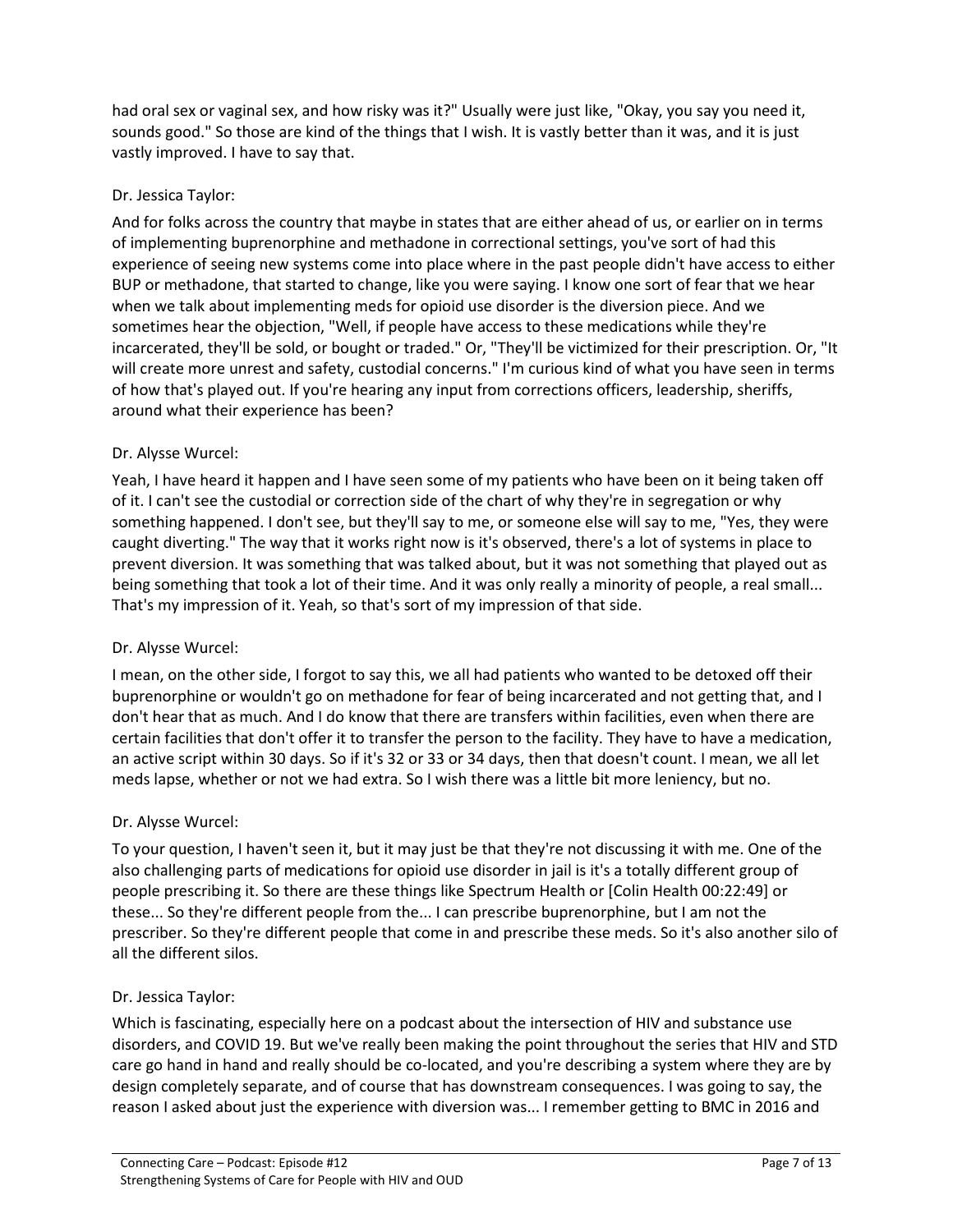starting to practice in Faster Paths, which is our bridge clinic, taking care of a lot of people recently postreleased, and being told that the sort of market value or street value of a single buprenorphine strip, an eight milligram strip, in our local jails, was between a hundred and \$200 for an eight milligram BUP script.

## Dr. Jessica Taylor:

And just for context, if you pay out of pocket at a pharmacy, typically \$16 would be, if you didn't use insurance, you just paid out of pocket for that same amount of medication. And the sort of street value in the neighborhood around where we practice, I used to hear \$10, then eight, then six. Now people tell me four. So really we're talking about a scale of markup that was just shocking for me to hear. And as someone that doesn't work in a house of corrections, my impression has always been that nothing could be more dangerous than that sort of scarcity and very, very high value for a very low amount of milligrams of buprenorphine.

## Dr. Jessica Taylor:

Because, of course, the security issues. But from a physician's perspective, it drives use by more risky routes. So for example, injecting buprenorphine compared to taking it under the tongue and letting it dissolve the way that it's prescribed, and all the risks that accompany injection risks in a situation where people are not necessarily permitted to have harm reduction equipment. So yeah, I'm curious if you have any thoughts on that piece? If you're hearing about more or less risk as it relates to substance use in the houses of corrections?

## Dr. Alysse Wurcel:

I guess one story I just want to tell related to that is, in jail... I don't know, people may have watched Orange is the New Black or one of any types of things, and there are some parts of those, they're not all realistic. One part is this sort of commoditization of anything. And I can say, I used to give Boosts and Ensures to all of my patients who asked for Boosts and Ensures. Because the food sucks, they want Carnation Instant Breakfast or a Boost or Ensure. And then I realized that I actually created some person who had 300 Ensures and that was being sort of like used as currency. So I think it's interesting, the small things that we can get on the outside are made into things for trading.

## Dr. Alysse Wurcel:

I don't know if people back in 2016 realized that not having buprenorphine in the jails encourages higher risk activity, because there's this hope for control. And it's interesting, even if there wasn't buprenorphine, at one point there was letters being... They stopped allowing mail in because of strips of buprenorphine being potentially put mean the sheets of the mail. Or dunked, I guess you can have a specific type of letter that you would write a message to someone on and sort of dunk it in some sort of drugs, I don't know.

## Dr. Alysse Wurcel:

So I guess my point being that, when people are upset and sad and isolated, they don't want to be in that reality anymore and when they're withdrawing, they will do anything to feel better. And so providing this is absolutely necessary to keep people healthy, not only from the substance use disorder perspective, but for tattoos and for HIV and for all these things that could be passed in jail. I would love to see someone do a before and after on sort of how many incident cases of HIV or Hep C that happened before things like this were rolled out and then after.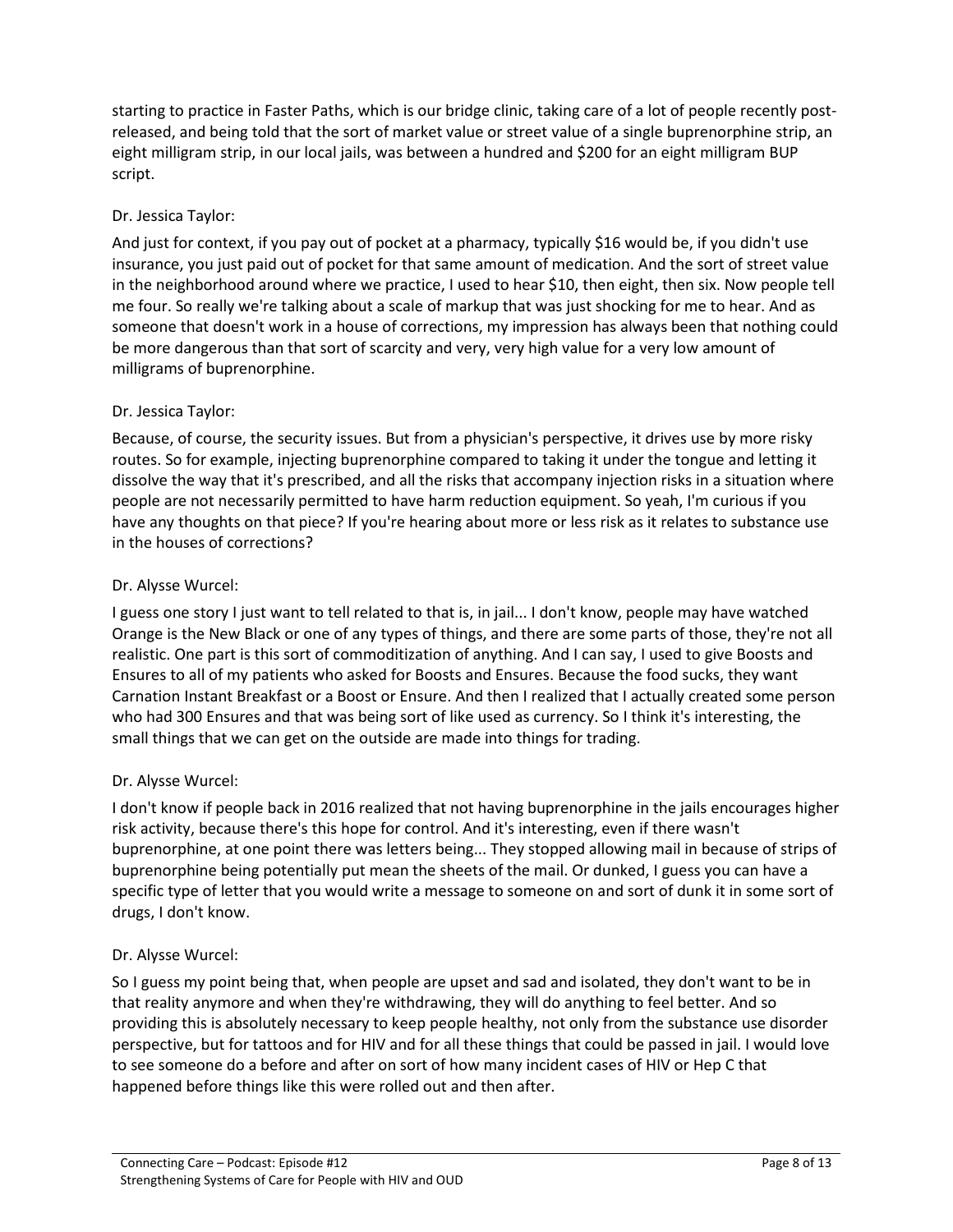### Dr. SIm Kimmel:

These changes, it seems like in part have been driven by what's good clinical practice, but they've also been driven by lawsuits against the state, lawsuits related to the Americans With Disability Act, a variety of lawsuits. And I was wondering if you could talk a little bit about how you see change happening in these spaces? Do you feel the effect of the lawsuits? Do you feel that there's change agents that are empowered by the lawsuits like yourself? How does it work?

#### Dr. Alysse Wurcel:

I think the biggest change agents are the nursing staff, honestly. And maybe the corrections often serves, honestly. And the reason I say that is, a lot of times in certain communities around Massachusetts, there are neighbors and one ends up in jail and one ends up as a corrections officer, or one ends up in jail and ones ends up a nurse. And it's just very common in all the jails that I go to where there's a knowledge of each other's families and histories. And that being said, the communities that they're from have been affected by opioid use disorder, the corrections officer's community, the nurse's community, I mean everyone's community has, but I think that just like the person who comes into jails and incarcerated in jail, you will often find the corrections officer's best friend overdose or the nurse's sister overdose. It's just very common.

### Dr. Alysse Wurcel:

And so I think what's been happening, and I've seen a little bit of a change recently, previously, the COs and the administration and the nurses have had such heartache over seeing people come in and using, and they really kind of were convinced that abstinence was the only way. The cold turkey, this is the way to do it. Just get it out of your system, things like that. And I think slowly because there's successes, it's in the power of the success. Jails don't see the power of success. They will never see the person that never comes back into jail again. They will never see that success. We see them, they don't see them. So I don't know if you would call it a numerator issue. I wish that would be the way of showing it.

#### Dr. Alysse Wurcel:

There are people who leave jail and don't come back. There are, right? We know these people exist. And what sort of special sauce, what kind of community was around them, whatever it was, and we know it has to do with money, and it has to do with race and it has to do with ethnicity and language, and there's all these things that go into it, I think that's the special sauce. That's the change. And maybe what's happening is they're seeing it. I don't know if they're seeing their friends get on buprenorphine or they're seeing their family members. Or I don't know, it's just something about it.

#### Dr. Alysse Wurcel:

So I think change is happening. And I also think it's much easier to take care of people who have their opioid use disorder treated in jail than if they don't have their opioid use disorder treated in jail. Now, granted there's comorbid mental illness and there's ADHD and bipolar and all these other things, so that can make it a little bit harder and more challenging. I have to say, honestly, I've had interactions this past week with people which were really challenging and it was not related to substance use disorder, it was related to mental illness. So that still needs to be treated. Those are the people who have the most time with people who are incarcerated with opioid use disorder. They are on our front lines, and I really think they are our change agents.

#### Dr. SIm Kimmel: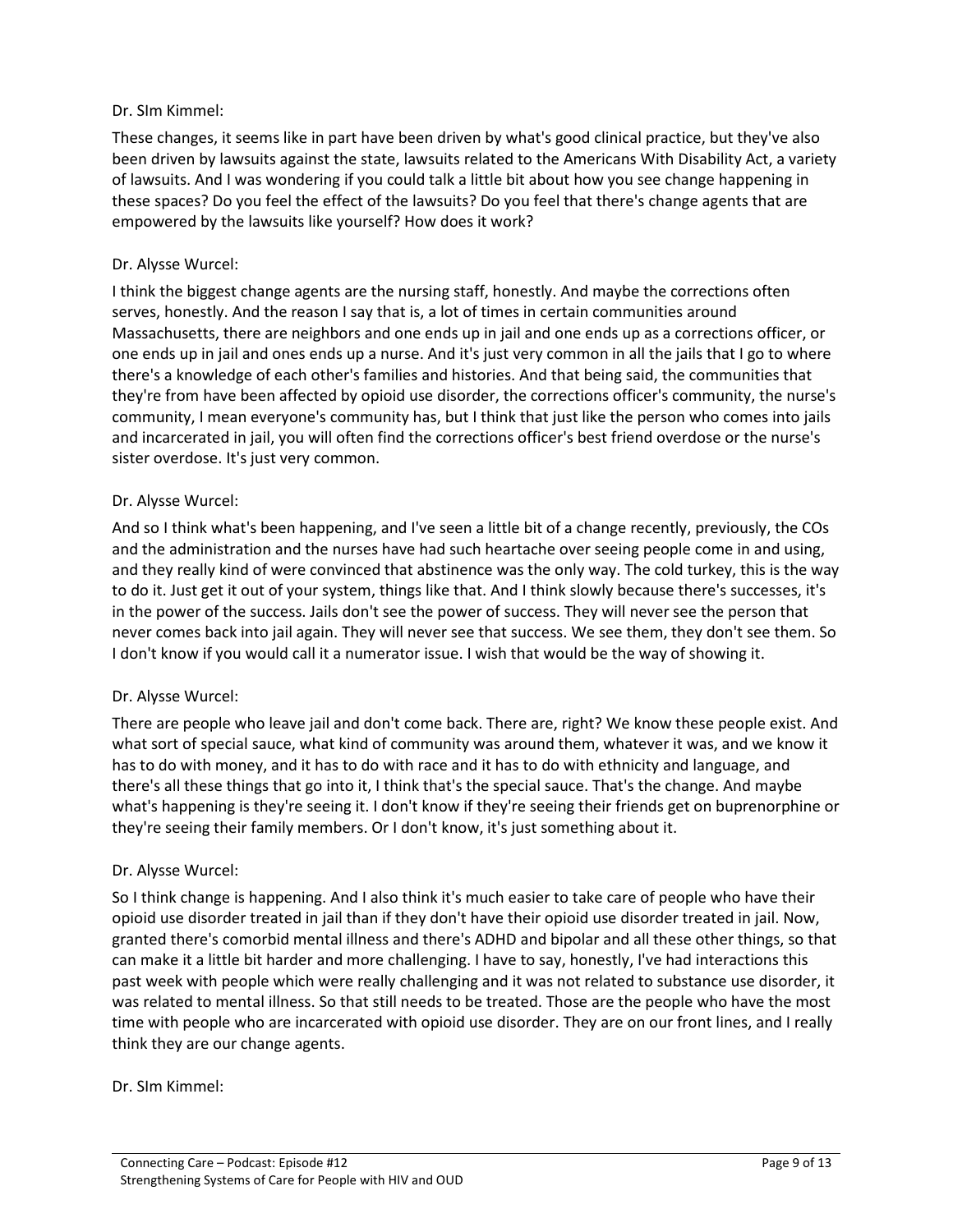That's amazing to hear. You put that so nicely, so thank you for sharing that.

## Dr. Jessica Taylor:

And Alysse, you were just alluding to some of the comorbidities that make delivering care and being a person incarcerated, incredibly challenging. One thing we haven't touched on yet is stimulate use disorder. And I was wondering if you could share what new challenges you're facing as stimulant use disorder has really ramped up in our state, and any best practices you use or any strategies that have helped you connect people that do have a primary stimulant use disorder to care on the outside?

## Dr. Alysse Wurcel:

The stimulant use disorder feels like this black box in the jail and that I'm not offering them anything. And I know we share a patient, Jess, and I just saw him. And when I see them in jail, I often don't ask what drugs they use, I just treat them and then they'll sort of tell me. And then we talk about strategies for when they get out. And I really worry, because there's not a lot of... I mean, I don't have any strategies to off for them. I feel at a loss, honestly, in the time that I'm there as an HIV doctor to figure out how to offer them these strategies. And I don't know, they are one of the hardest populations to link to care, I'd say. It's mostly just getting them back to their doctor and sort of saying, "Even if you're still using meth, see your doctor." Yeah, but it is really challenging to figure out how to help them.

## Dr. Jessica Taylor:

And something that we definitely struggle with in a regular outpatient setting too. So really an area where our systems could do better.

### Dr. SIm Kimmel:

So Alysse, one of the things that you were talking about is control, how much control, control of the people who are incarcerated, control of the medications, control over the economies in the jail. It seems like COVID has really changed the ability to control what's happening. There have been outbreaks in jails, and that sense of control has been lost a little bit. Can you talk a little bit about how COVID has impacted your patients and impacted the system of care in the jail?

## Dr. Alysse Wurcel:

Yeah, I can. I should also let you know that 25% of my salary is paid by the Massachusetts Sheriff's Association, so I oversee all COVID things in the jail. So I guess that's my disclaimer to say that I've sort of been involved very early on in a lot of the jails. So yeah, I think COVID... I almost think about COVID as pre-vaccination and post-vaccination,. The pre-vaccination period, especially early on, it was very chaotic. We tried to get testing. We experienced uncertainty on the outside and we had relatively free access to information. And so I think that when I talk to people who were incarcerated, especially March, April, May of 2020, they are just so upset about how the message was changing and how it would be, "No one can come out..." It was long periods of time for personal and public health spent alone.

#### Dr. Alysse Wurcel:

And I think that thinking about what that did to that population, who still, actually now even the postvaccination days, will experience these sort of periods of time of uncertainty. I don't know if I'm going to be able to make my phone call. I can't see my family in person anymore. All these things that brought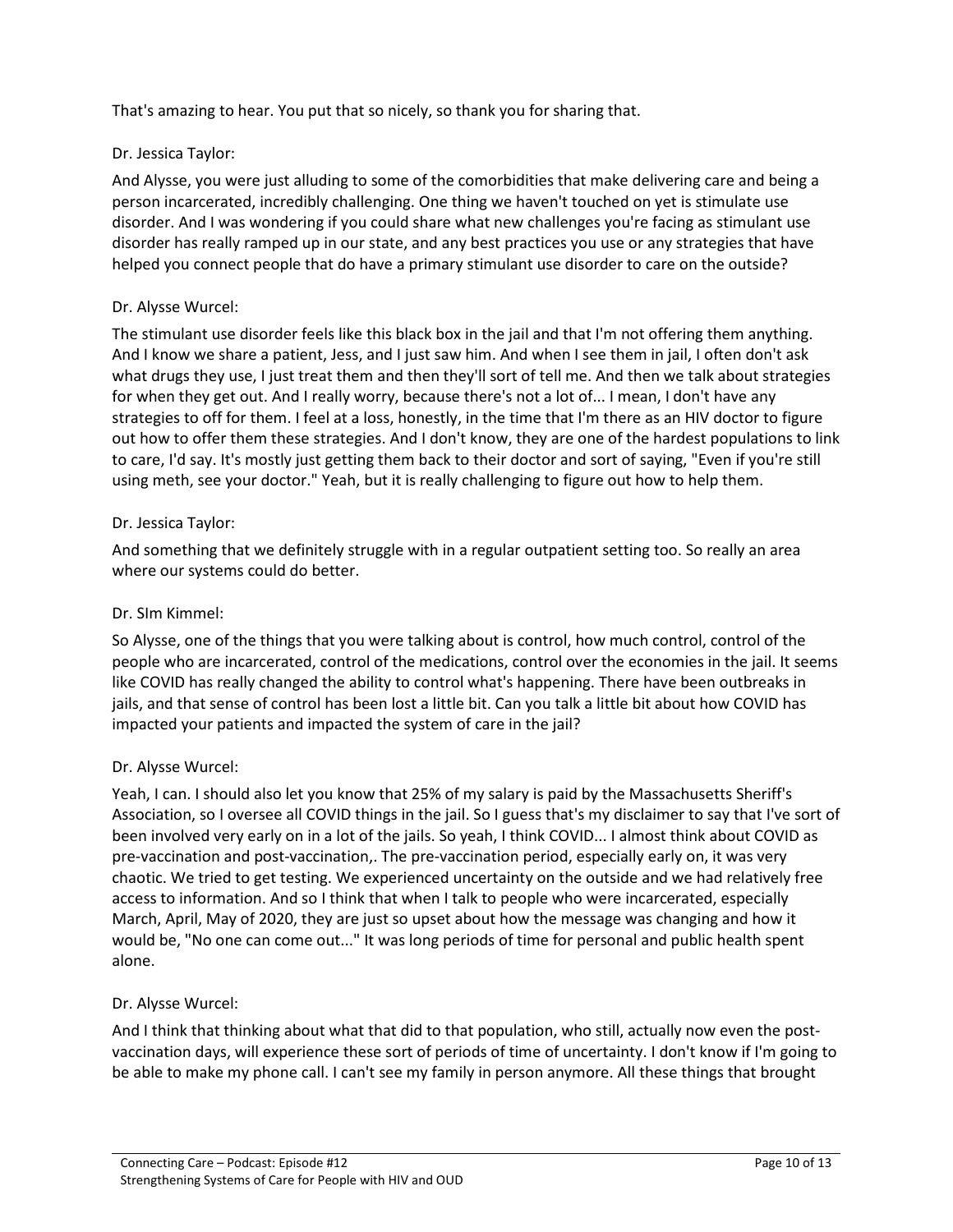joy to my life, all in the name of doing what's best for public health, but really, really hurting a lot of people's things that keep them motivated.

## Dr. Alysse Wurcel:

So now we have the post vaccination sort of stage, so we rolled out vaccines in January of 2021. And I would say, I think the current estimate is about 70 to 80% of people who are incarcerated are vaccinated in jails, which is not too bad, actually. We need to give boosters. I mean, the booster train needs to you rolling through. I think the hard part right now is we are tired of it, people who are in jail are so tired of it. People who are working in jail, they're trying to keep up with the testing and the vaccination in the light of a nursing shortage. And so I think we're pushing forward.

#### Dr. Alysse Wurcel:

Almost all the people who I see with HIV are vaccinated. I think that's just something... There's the bond and the trust of someone with HIV with medical care in general, that very rarely have I had anyone say no. Yes, previously, maybe in February, March, April, but as of now in December, I would say I hardly ever see someone who's on vaccinated, so at least they have one or two in. I think unfortunately the recent news about the J&J vaccine not being as good, is very hard because we used it preferentially in the jails to give people who are "transient" the best chance of getting fully vaccinated.

### Dr. Alysse Wurcel:

So the messaging around that is really challenging. So basically what I'm saying is the messaging is changing. It's difficult to keep everyone up to date on it. And I think people who are in jail really feel they cannot trust anyone. You told me if I got the vaccine, I don't need to be quarantined anymore. Well, that's not true anymore. And these are changes we're making at the institutional and at the... The state, everyone's doing this. What a vaccine means now is not the same thing as what a vaccine meant in June, but it's just constant blows to their confidence and how much they trust medical systems, so I'm worried about that. And I'm hopeful that... I'm very worried about Omicron in the jails, the sheriffs are too. I can say we're trying as hard as possible but I am worried.

## Dr. SIm Kimmel:

Thanks for sharing all that. Incredibly challenging situations to try to manage, they're lucky to have you. [crosstalk 00:35:45].

Dr. Alysse Wurcel:

Thanks.

#### Dr. Jessica Taylor:

Alysse, in our last couple minutes, we have this audience that is largely a public health focused audience, clinicians, and public health professionals, departments of public health. We usually like to wrap by sort of talking about our wishlist items. What systems changes do we need? What policy fixes would allow us to deliver better care to people with HIV who also have substance abuse disorder facing transitions into and out of houses of corrections? But if you could name your top couple wishlist items, what's really on your mind?

Dr. Alysse Wurcel: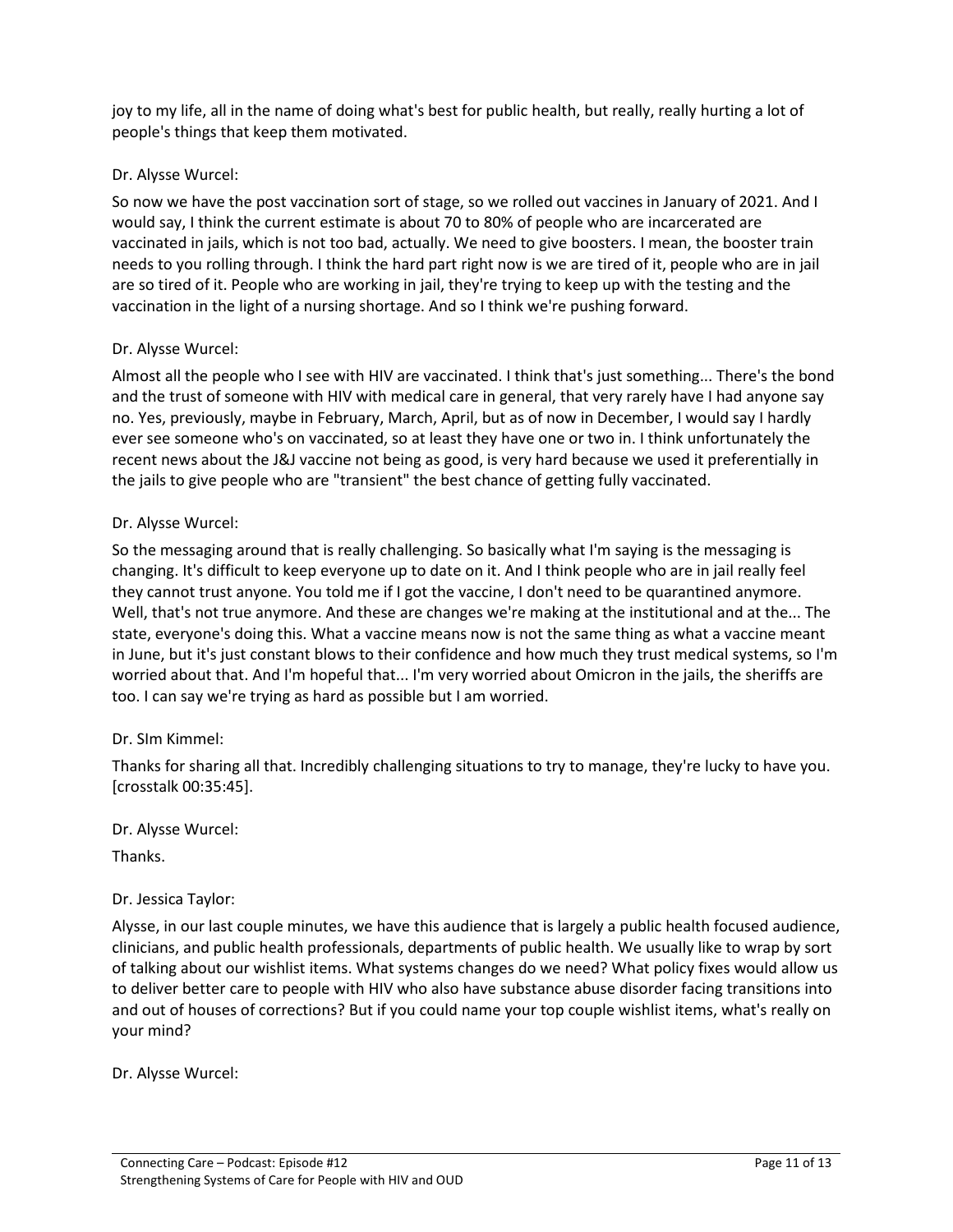I guess my first one is that as the HIV provider or clinician taking care of your patient, if I email you, then I think by the rules of HIPAA, since I've seen your patient, I think that's enough for you to talk with me. I can't tell you how many times that's a barrier, "Oh, I won't talk with you unless I get an ROI," a release of information kind of thing. And so I don't know if that comes from the institution and there's this fear, this HIPAA fear? And on that note, it should be the expectation, potentially, that the person who's seeing this patient for their HIV or for any chronic illness make the warm handoff. We give discharge summaries from hospitals, but we don't give them to people when they leave. So I guess I would say, decrease the barriers for the information that's within the walls to get outside of the walls, whether it be through electronic medical systems, whether it be through a reexamination of HIPAA and the problems that it's causing, investing in that administrative side would be number one.

### Dr. Alysse Wurcel:

I think we have a huge opportunity with injectables, a huge opportunity. And I've spoken to people in the jail about this, injectables have been used for schizophrenia, this is not a foreign concept of injecting medicine into someone to help them feel better. Every time I go to jail, every time I go to jail, one of the patients asked about going on to the injectable, the long-acting injectables. And so we have to get that on formulary for the jails. We have to sort of convince everyone that it's worth the cost. Hopefully, someone from the DPH will... The more we can suppress our patients, the less chance that they're going to transmit the virus. And then get it for prep. I mean, just now that that's approved for prep, this is the beautiful opportunity.

#### Dr. Alysse Wurcel:

We know if we're not helping them necessarily connect to substance use disorder treatment as much as we can... And that risk, like Sim was saying, that risk right there, right when they get out is huge until they land. And then how beautiful would it just have that, for people that want it. Obviously, it has to be done ethically and it has to be done... There's going to have to be a lot of education around it and what this means, but that's just a huge opportunity we can't miss out on.

#### Dr. Alysse Wurcel:

And I guess lastly is really encouraging people to do what I do. And that might take a lot of pushing and calling people, because there's not an easy path, even in Boston, to learn about jail health. There's not an easy path. There's a lot of, if you find the right person who knows the right person, maybe you're going to be able to go into jail for a day. And it just seems really weird. There should be more trainees getting experience in this situation, that way we can have great doctors and NPs and PAs with tons of experience working in the jails.

#### Dr. Alysse Wurcel:

I wonder if it should be a specialization in itself, given how many different things... I am so empowered by med students and residents and how they have this energy that maybe, I sometimes feel like I've lost a little bit. So really investing in them. And I don't say that without also wanting decarceration as a goal. And I fear that if I say that people will think, "Oh no, we just need to get everyone out of jail." And I say, "I'd like to decarcerate as well. But in the meantime, let's invest in people that can give quality care in the jails."

Dr. Jessica Taylor: